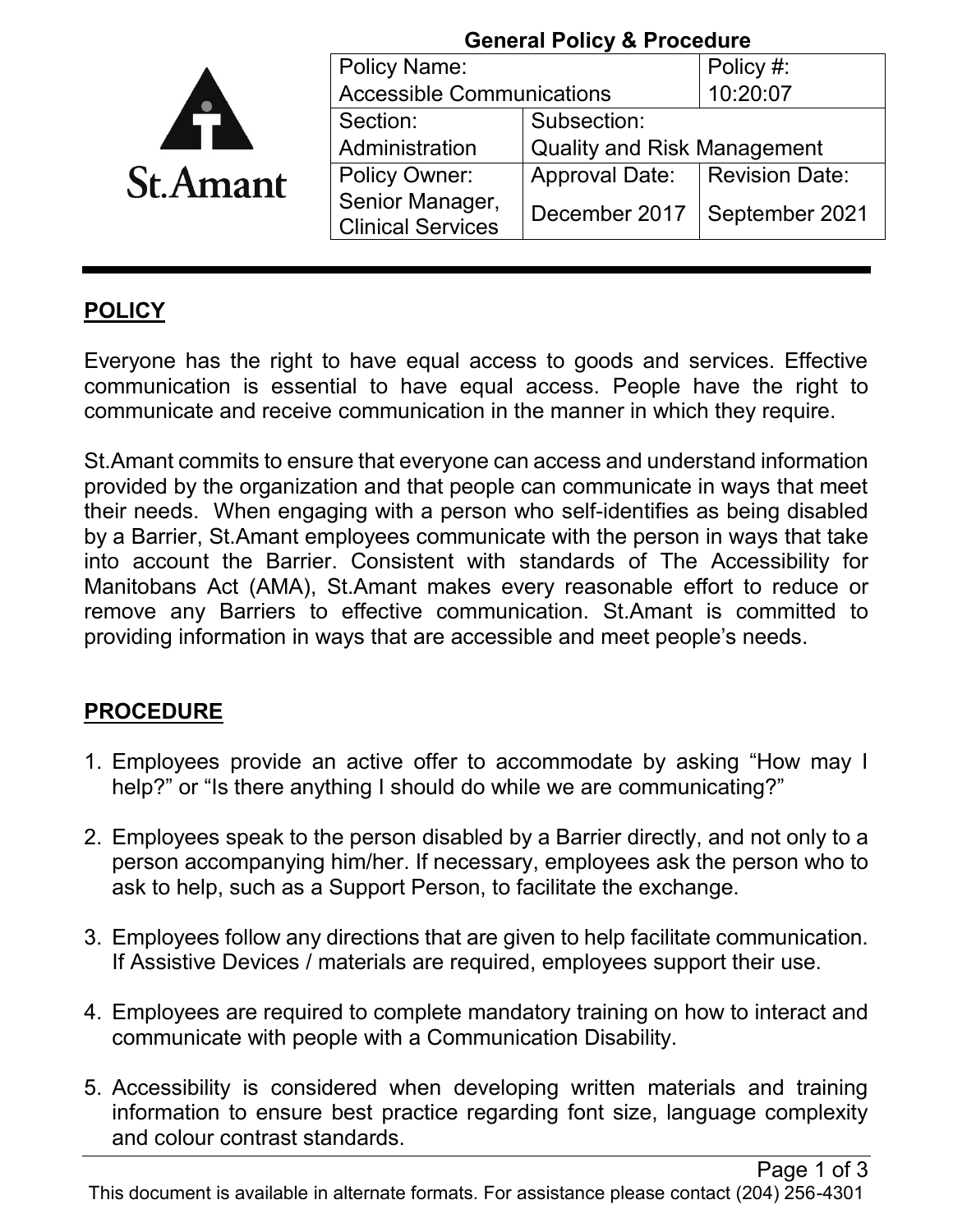- 6. Availability of accessible and alternate version of information is displayed clearly on publications, electronic and written versions of documents and the St.Amant website.
- 7. Documents such as application forms and brochures are readily available in PDF and Word formats. Any other Accessible and alternate Formats are proactively offered (e.g. "This document is available in alternate formats upon request.")
- 8. Requests for alternate formats for documentation are accommodated in a reasonable time frame. Accessible versions of information may include, but is not limited to, large print, Braille, captioning, translation into other languages and audio recordings.
- 9. Accessibility features are considered in the design of the St.Amant website.

## **DEFINITION OF TERMS**

The following definition(s) apply to this policy only and are not necessarily intended for organization-wide use.

| <b>Term</b>       | <b>Definition</b>                                                    |
|-------------------|----------------------------------------------------------------------|
| Accessibility     | Giving people of all abilities opportunities to participate fully in |
|                   | everyday life. Accessibility refers to the ability to access and     |
|                   | benefit from a system, service, product or environment.              |
| Accessible        | Any form of large font, simple language, recorded audio,             |
| formats           | Braille, or other formats usable by people disabled by a             |
|                   | Barrier.                                                             |
| Assistive device  | A personal device used to assist persons with disabilities in        |
|                   | order to perform daily activities such as mobility,                  |
|                   | communication, working, reading, etc.                                |
| <b>Barrier</b>    | For a person who has a physical, mental, intellectual or             |
|                   | sensory disability, a Barrier is anything that interacts with that   |
|                   | disability in a way that may hinder the person's full and            |
|                   | effective participation in society on an equal basis.                |
| Communication     | A disability that affects a person's ability to communicate          |
| <b>Disability</b> | effectively with others. A person may have difficulty speaking       |
|                   | and/or understand what other people are saying.                      |